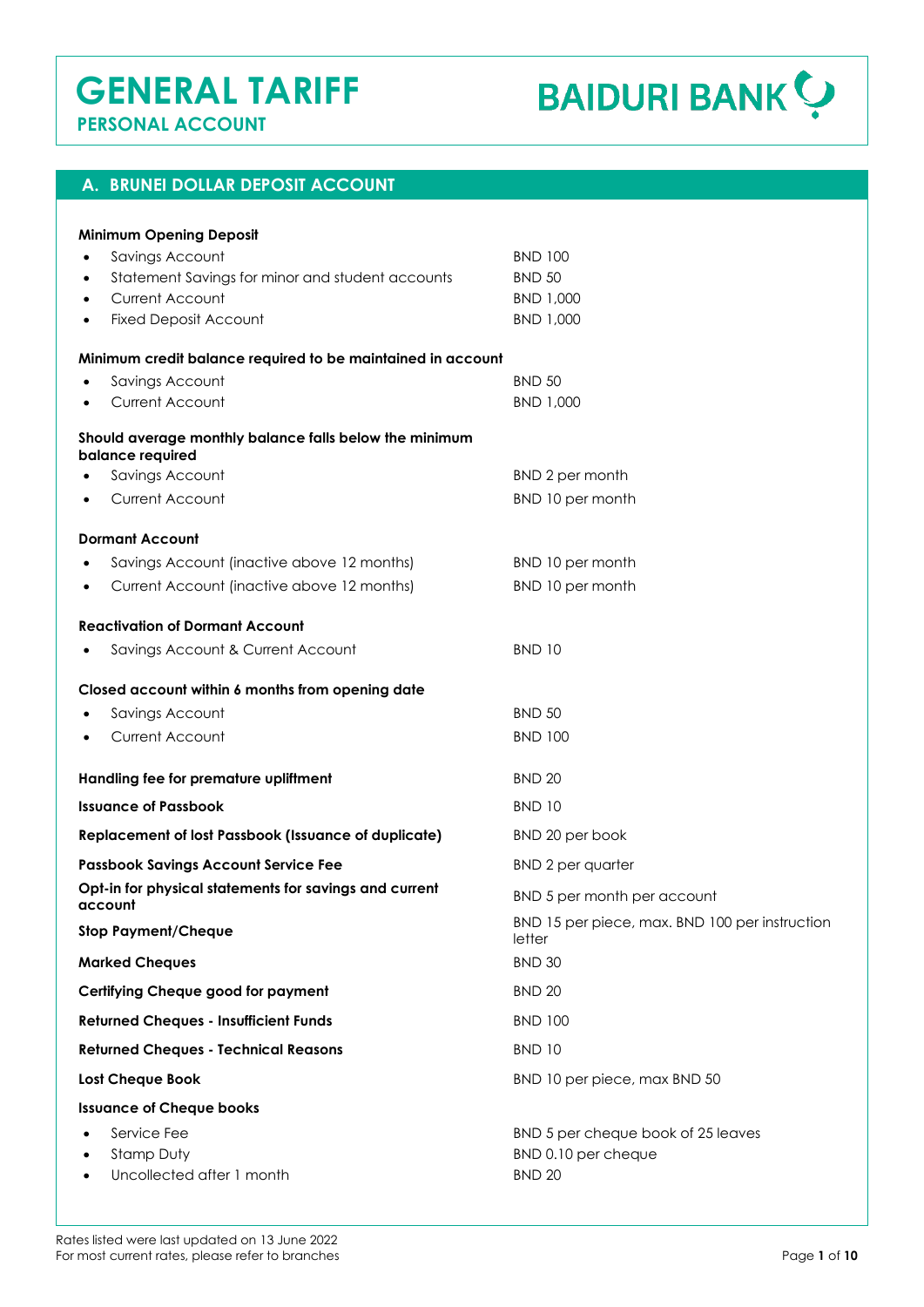### **B. FOREIGN CURRENCY DEPOSIT ACCOUNT**

### **Minimum Opening Deposit**

- 
- 
- **Fixed Deposit Account**

• Savings Account AUD 1,000 / CAD 1,000 / EUR 500 / GBP 500 / HKD 5,000 / NZD 1,000 / USD 500 / JPY 100,000

HKD 5,000 / NZD 1,000 / USD 500 / JPY 100,000

HKD 5,000 / NZD 1,000 / USD 500 / JPY 100,000

Monthly Charge:

• Current Account AUD 1,000 / CAD 1,000 / EUR 500 / GBP 500 / HKD 5,000 / NZD 1,000 / USD 500 / JPY 100,000 AUD 10,000 / CAD 10,000 / EUR 5,000 / GBP 5,000 / HKD 25,000 / NZD 10,000 / USD 5,000 / JPY 1,000,000

### **Minimum credit balance required to be maintained in account**

- Savings Account AUD 1,000 / CAD 1,000 / EUR 500 / GBP 500 /
- Current Account AUD 1,000 / CAD 1,000 / EUR 500 / GBP 500 /

### **Should average monthly balance falls below the minimum balance required**

- Savings Account
- Current Account

**Handling fee for premature upliftment**  $AUD 10 / CAD 10 / EUR 10 / GBP 10 / HKD 100 /$ 

#### **Dormant Account**

- Savings Account (inactive above 12 months)
- Current Account (inactive above 12 months)

#### **Reactivation of Dormant Account**

- 
- 

#### **Closed account within 6 months from opening date**

- 
- 

#### **Commission in lieu of exchange**

- Currency notes transaction (subject to availability in respect of withdrawal) 1%, min. BND 10 in equivalent
- Other transactions (inclusive of transactions between BND and SGD):
	-
	-

NZD 10 / USD 10 / JPY 1,000 Monthly Charge: AUD 10 / CAD 10 / EUR 10 / GBP 10 / HKD 100 /

NZD 10 / USD 10 / JPY 1,000

AUD 10 / CAD 10 / EUR 10 / GBP 10 / HKD 100 /

**Early upliftment for Fixed Deposit <b>Penalty of 1%, min AUD 10 / CAD 10 / EUR 10 /** CAD 10 / EUR 10 / GBP 10 / HKD 100 / NZD 10 / USD 10 / JPY 1,000 No interest is paid when completed term is less than 1 month, and when interest after deduction is negative.

NZD 10 / USD 10 / JPY 1,000

Monthly Charge: AUD 5 / CAD 5 / EUR 5 / GBP 5 / HKD 20 / NZD 5 / USD 5 / JPY 500

Monthly Charge: AUD 5 / CAD 5 / EUR 5 / GBP 5 / HKD 20 / NZD 5 / USD 5 / JPY 500

• Savings Account AUD 10 / CAD 10 / EUR 10 / GBP 10 / HKD 100 / NZD 10 / USD 10 / JPY 1,000

• Current Account AUD 10 / CAD 10 / EUR 10 / GBP 10 / HKD 100 / NZD 10 / USD 10 / JPY 1,000

• Savings Account AUD 50 / CAD 50 / EUR 50 / GBP 50 / HKD 200 / NZD 50 / USD 50 / JPY 5,000

• Current Account AUD 50 / CAD 50 / EUR 50 / GBP 50 / HKD 200 / NZD 50 / USD 50 / JPY 5,000

Up to BND100,000 in equivalent 1/10%, min. BND 10 in equivalent o Over BND100,000 in equivalent 1/32%, min BND 100 in equivalent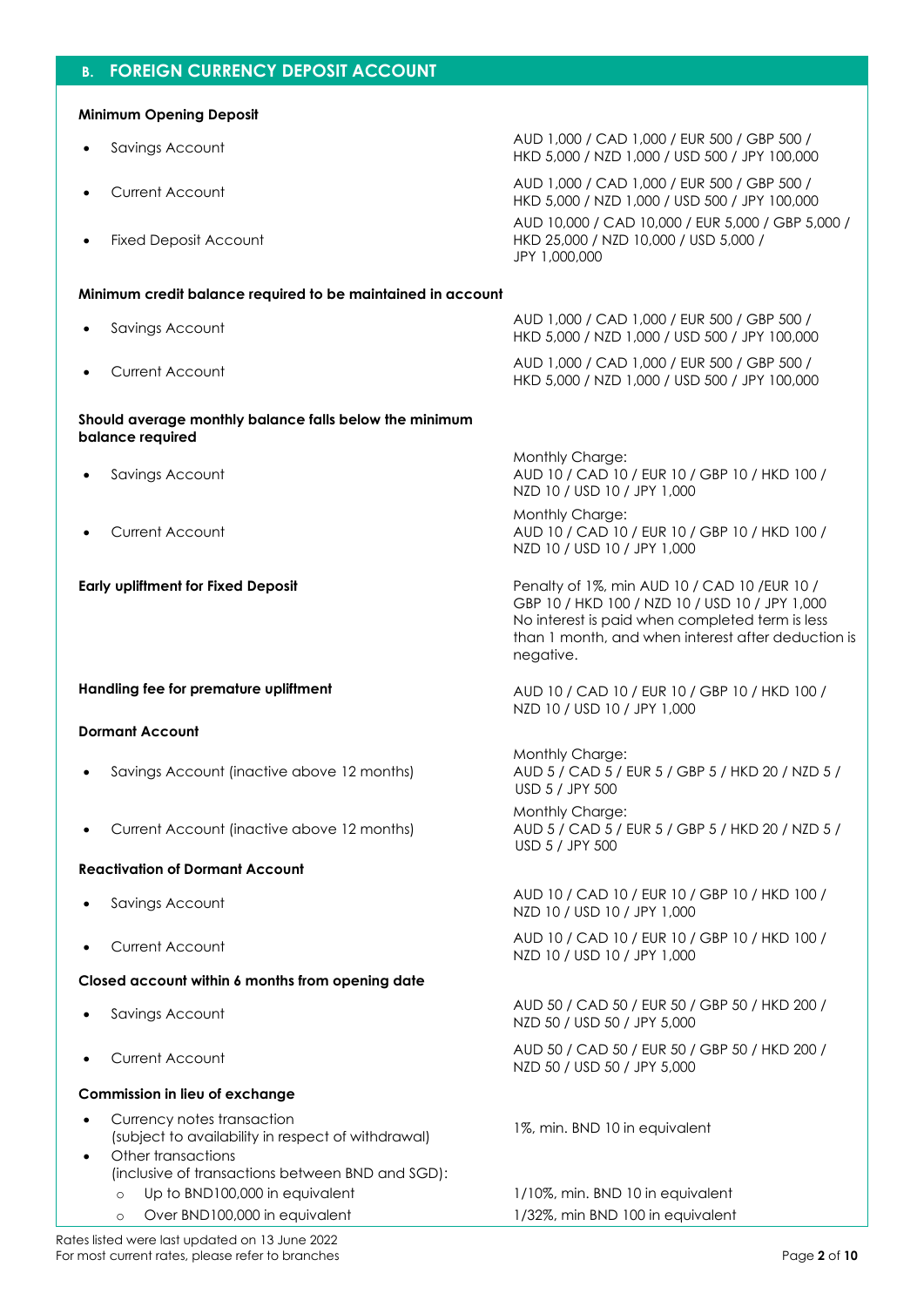| <b>Stop Payment/Cheque</b>                                                                                                                                                          | USD 10 per cheque                                                                                         |  |
|-------------------------------------------------------------------------------------------------------------------------------------------------------------------------------------|-----------------------------------------------------------------------------------------------------------|--|
| Certifying Cheque good for payment                                                                                                                                                  | USD 15 per cheque                                                                                         |  |
| <b>Returned Cheques - Insufficient Funds</b>                                                                                                                                        | USD 50 per cheque                                                                                         |  |
| <b>Returned Cheques - Technical Reasons</b>                                                                                                                                         | USD 5 per cheque                                                                                          |  |
| <b>Lost Cheque Book</b>                                                                                                                                                             | USD 10 per cheque, max USD 25                                                                             |  |
| <b>Issuance of Cheque books</b>                                                                                                                                                     |                                                                                                           |  |
| Service Fee                                                                                                                                                                         | Equivalent to BND 5 per cheque book of 25 leaves,<br>at prevailing buying TT rate of the transaction date |  |
| Stamp duty<br>$\bullet$                                                                                                                                                             | Equivalent to BND 0.10 per cheque                                                                         |  |
| Uncollected after 1 month                                                                                                                                                           | Equivalent to BND 20                                                                                      |  |
| <b>Customized Cheque</b>                                                                                                                                                            |                                                                                                           |  |
| Setup Fee                                                                                                                                                                           | <b>USD 50</b>                                                                                             |  |
| Material cost                                                                                                                                                                       | At customer expense and advised upon<br>quotation                                                         |  |
| <b>C. ACCOUNT RELATED SERVICES</b>                                                                                                                                                  |                                                                                                           |  |
| <b>Account Transfer</b>                                                                                                                                                             |                                                                                                           |  |
| Handling fee for one off manual account transfer                                                                                                                                    | BND <sub>5</sub>                                                                                          |  |
| Manual transfer from Savings Account to cover excess<br>$\bullet$                                                                                                                   | <b>BND 30</b>                                                                                             |  |
| in Current Account                                                                                                                                                                  |                                                                                                           |  |
| <b>Standing Instruction</b>                                                                                                                                                         |                                                                                                           |  |
| Set up                                                                                                                                                                              | <b>BND 10</b>                                                                                             |  |
| Amendment                                                                                                                                                                           | <b>BND 10</b>                                                                                             |  |
| Cancellation                                                                                                                                                                        | <b>BND 10</b>                                                                                             |  |
| Each generated payment:<br>٠                                                                                                                                                        |                                                                                                           |  |
| Through account transfer / bill payments<br>$\circ$                                                                                                                                 | Free                                                                                                      |  |
| To an account in a local / overseas bank<br>*Plus prevailing Outward Transfer / Cashier's Cheque<br>Fees                                                                            | <b>BND 10*</b>                                                                                            |  |
| Administration fee for insufficient funds to meet<br>standing instructions                                                                                                          | BND 30 after 3 consecutive daily attempts                                                                 |  |
| Letter of Notice for termination of standing instruction                                                                                                                            | <b>BND 30</b>                                                                                             |  |
| <b>Outward Transfer to Local Bank</b>                                                                                                                                               |                                                                                                           |  |
| Via RTGS                                                                                                                                                                            | <b>BND 20</b>                                                                                             |  |
| Stamp Duty                                                                                                                                                                          | BND 0.10 per transaction                                                                                  |  |
| <b>Outward Telegraphic Transfer</b>                                                                                                                                                 |                                                                                                           |  |
| Cable charge:                                                                                                                                                                       |                                                                                                           |  |
| to ASEAN countries, including Hong Kong<br>$\circ$                                                                                                                                  | <b>BND 20</b>                                                                                             |  |
| to other Countries<br>$\circ$                                                                                                                                                       | <b>BND 30</b>                                                                                             |  |
| Cancellation                                                                                                                                                                        | <b>BND 10*</b>                                                                                            |  |
| Amendment                                                                                                                                                                           | <b>BND 10*</b>                                                                                            |  |
| Stamp Duty                                                                                                                                                                          | BND 0.10 per transaction                                                                                  |  |
| Commission in-lieu of exchange:<br>٠<br>Foreign Currency remittance sent in same currency, inclusive<br>of SGD                                                                      |                                                                                                           |  |
| Up to BND100,000 in equivalent<br>$\circ$<br>Over to BND100,000 in equivalent<br>$\circ$<br>*Plus prevailing cable charge, commission in lieu and<br>correspondent bank fee, if any | 1/10%, min. BND10 in equivalent<br>1/32%, min. BND100 in equivalent                                       |  |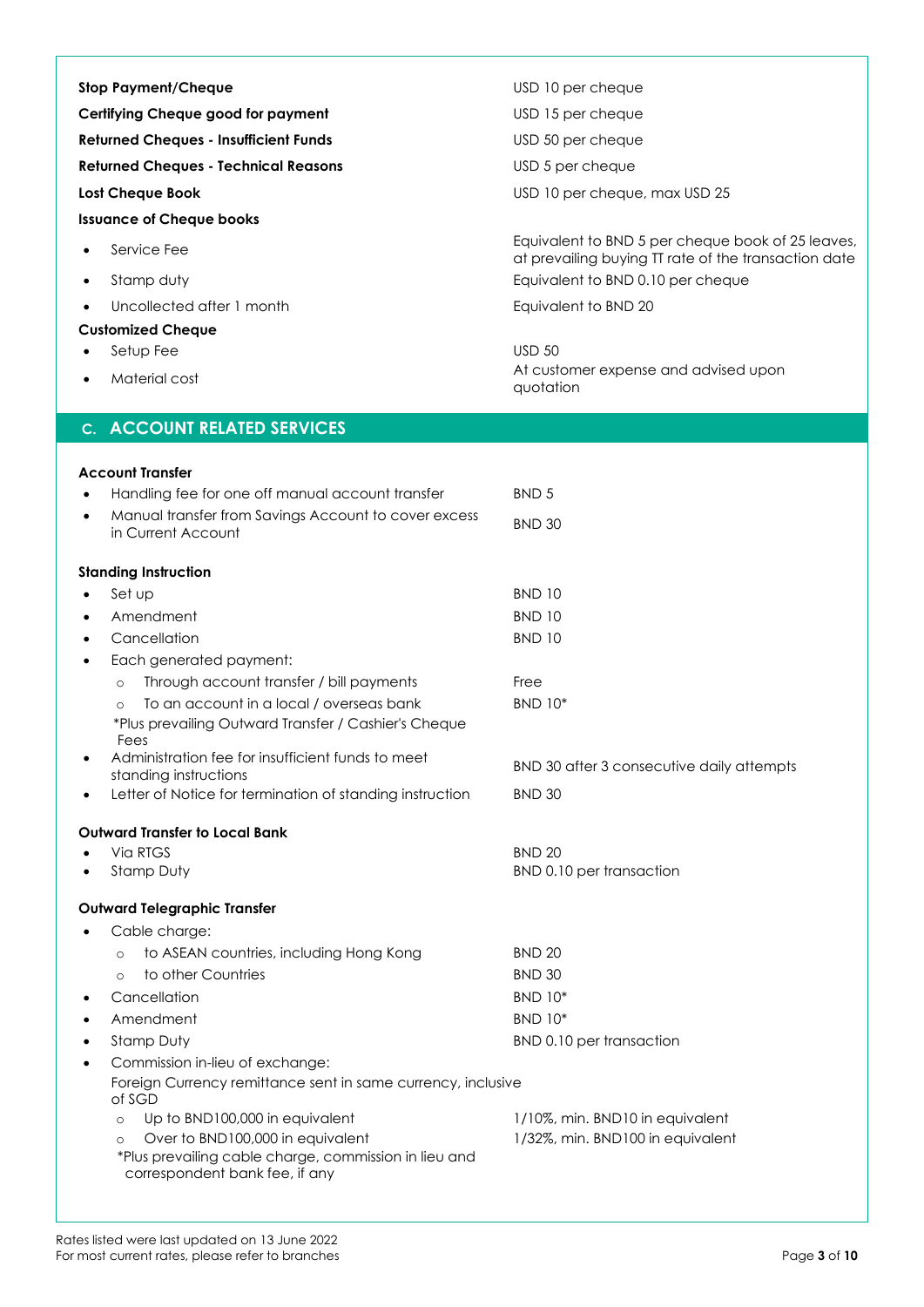| Correspondent Bank Fees                                                                 |                                                          |
|-----------------------------------------------------------------------------------------|----------------------------------------------------------|
| (Beneficiary to receive exact amount -OUR)                                              |                                                          |
| For USD<br>$\Omega$                                                                     | <b>BND 45</b>                                            |
| For JPY<br>$\circ$                                                                      | 0.05% of remitted amount, min BND 35                     |
| For Other Currencies<br>$\circ$                                                         | <b>BND 35</b>                                            |
| Local Transfer from bank in Brunei (via RTGS)                                           |                                                          |
| Credit to customer account with the bank                                                | Free                                                     |
| <b>Overseas Inward Telegraphic Transfer</b>                                             |                                                          |
| Credit to customer account with the bank                                                | BND <sub>5</sub>                                         |
| Paid to an account with another bank in Brunei (via<br>$\bullet$                        | <b>BND 40</b>                                            |
| RTGS)                                                                                   |                                                          |
| Stamp Duty<br>٠                                                                         | BND 0.10 per transaction                                 |
| Commission in-lieu of exchange<br>Foreign Currency remittance paid in same currency,    |                                                          |
| inclusive of SGD                                                                        |                                                          |
| Up to BND100,000 in equivalent<br>$\Omega$                                              | 1/10%, min. BND10 in equivalent                          |
| Over to BND100,000 in equivalent<br>$\circ$                                             | 1/32%, min. BND100 in equivalent                         |
| *Plus prevailing cable charge, commission in lieu and<br>correspondent bank fee, if any |                                                          |
|                                                                                         |                                                          |
| <b>Cashier's Cheque</b><br>Issuance                                                     | <b>BND 20</b>                                            |
| Cancellation                                                                            | <b>BND 20</b>                                            |
| Stamp Duty                                                                              | BND 0.10 per cheque                                      |
|                                                                                         |                                                          |
| <b>Foreign Currency Cheque</b>                                                          |                                                          |
|                                                                                         |                                                          |
| Sent by us for collection                                                               | BND 20 plus prevailing courier charges                   |
| Sent to us for collection                                                               | 1/8% or min BND 25 with commission in lieu if in         |
|                                                                                         | same currency                                            |
| <b>Stamp Duty</b>                                                                       |                                                          |
| Letter of Indemnity                                                                     | BND <sub>2</sub>                                         |
| <b>OTHER SERVICES</b><br>D.                                                             |                                                          |
|                                                                                         |                                                          |
| <b>Audit Confirmation Report</b>                                                        |                                                          |
| Within 12 Months                                                                        | <b>BND100</b>                                            |
| Above 1 year to 2 years                                                                 | <b>BND200</b>                                            |
| Above 2 years                                                                           | <b>BND300</b>                                            |
| Certificate of Balance / Credit Reference                                               |                                                          |
| Request for certificate of balance by non-borrowing                                     |                                                          |
| accounts:                                                                               |                                                          |
| To be collected in 2 working days<br>$\circ$                                            | <b>BND 30</b>                                            |
| For immediate collection<br>$\Omega$                                                    | <b>BND 45</b>                                            |
| Letter of Reference (travel, visa etc)                                                  | <b>BND 20</b>                                            |
| <b>Statement Retrieval</b>                                                              |                                                          |
| Current to 1 year                                                                       | BND 5 per statement cycle                                |
| More than 1 year to 2 years                                                             | BND 10 per statement cycle                               |
| More than 2 year to 5 years<br>More than 5 years                                        | BND 20 per statement cycle<br>BND 30 per statement cycle |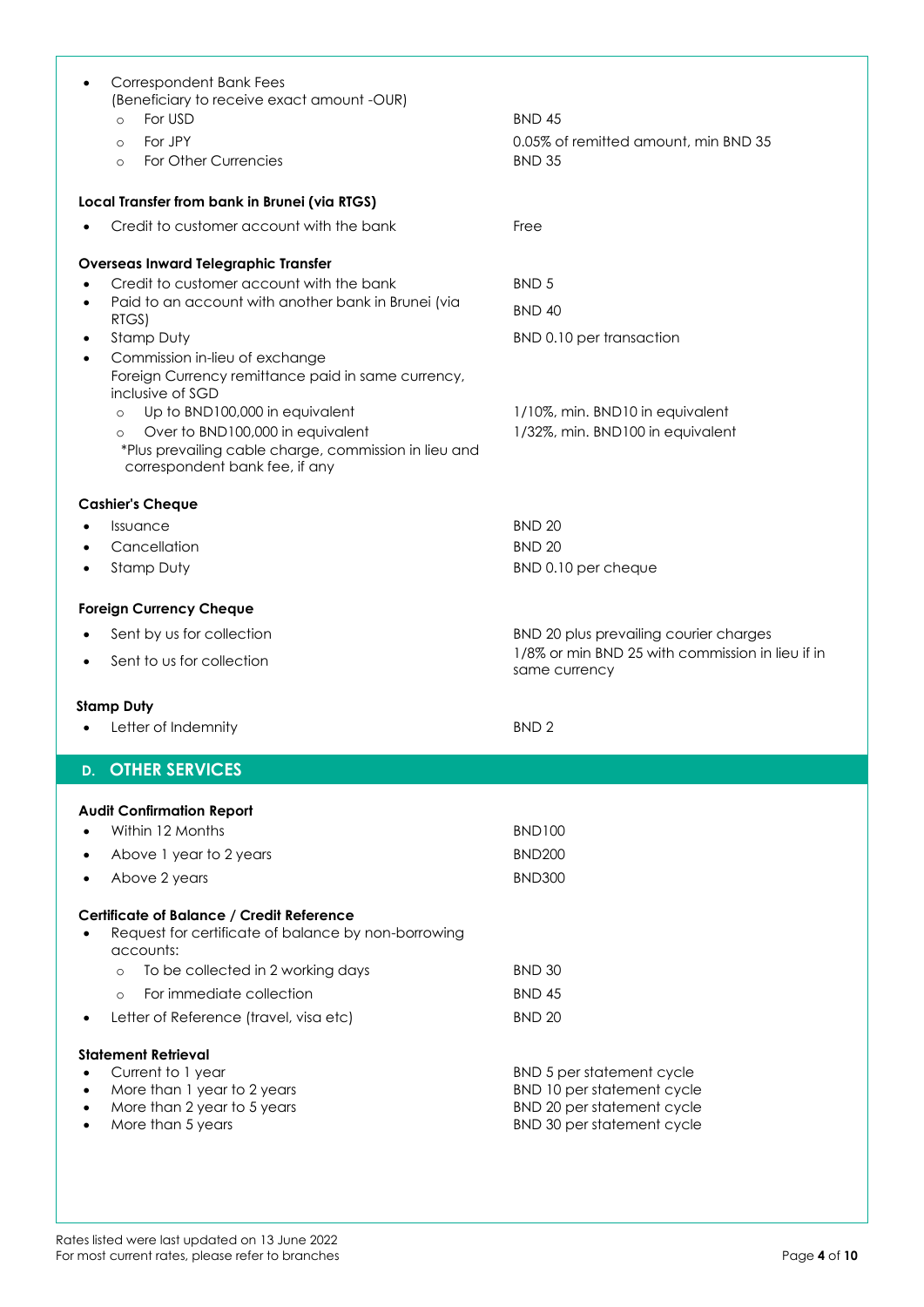| <b>Other Record Retrieval</b>                             |                                                                              |
|-----------------------------------------------------------|------------------------------------------------------------------------------|
| Current to 1 year                                         | BND 3 per copy                                                               |
| More than 1 year to 3 years<br>$\bullet$                  | BND 10 per copy                                                              |
| More than 3 years<br>$\bullet$                            | BND 15 per copy                                                              |
| <b>Unsorted Cash</b>                                      |                                                                              |
| Unsorted cash surcharge below BND 500                     | BND <sub>5</sub>                                                             |
| Unsorted cash surcharge above BND 500<br>$\bullet$        | BND <sub>10</sub>                                                            |
| <b>Bulk Coins Change and Deposit (3 working days)</b>     |                                                                              |
| First BND 100<br>$\bullet$                                | Free                                                                         |
| BND 100 to BND 500<br>٠                                   | <b>BND 10</b>                                                                |
| Above BND 500<br>$\bullet$                                | 1%, min BND 10, max BND 50<br>Additional 50% of the above prevailing charge, |
| Coins to be confirmed on the same day<br>$\bullet$        | min BND2                                                                     |
| <b>Bulk BND \$1 Notes Change and Deposit</b>              |                                                                              |
| First BND 100<br>$\bullet$                                | Free                                                                         |
| BND 100 to BND 500                                        | <b>BND 10</b>                                                                |
| Above BND 500                                             | 1%, min BND 10, max BND 50                                                   |
| <b>Courier Charges</b>                                    |                                                                              |
| Within Brunei                                             | BND 5 per item*                                                              |
| ASEAN Countries including Hong Kong                       | Min BND 20 per item*                                                         |
| <b>Other Countries</b><br>$\bullet$<br>*subject to weight | Min BND 30 per item*                                                         |
| Postage - up to 100 grammes                               |                                                                              |
| Within Brunei<br>$\bullet$                                | BND 3*                                                                       |
| ASEAN Countries including Hong Kong<br>$\bullet$          | BND 5*                                                                       |
| <b>Other Countries</b><br>$\bullet$                       | <b>BND 10*</b>                                                               |
| More than 100 grammes<br>$\bullet$<br>* subject to weight | Min BND 20*                                                                  |
| E. ATM                                                    |                                                                              |
| <b>Overseas Card ATM Access Fee</b>                       | <b>BND 3 per withdrawal</b>                                                  |
|                                                           |                                                                              |
| <b>Airport Multi-Currency ATM</b>                         |                                                                              |
| Withdrawal fees for Singapore Dollar:<br>$\bullet$        |                                                                              |
| SGD 50 - SGD 100<br>$\circ$                               | <b>BND 3 per withdrawal</b>                                                  |
| SGD 150 - SGD 1,000<br>$\circ$                            | <b>BND 5 per withdrawal</b>                                                  |
| Above SGD 1,000<br>$\circ$                                | <b>BND 10 per withdrawal</b>                                                 |
| <b>INTERNET BANKING</b><br>F.                             |                                                                              |
| <b>Fund Transfer within the Bank</b>                      | Free                                                                         |
|                                                           |                                                                              |
| <b>Fund Transfer To Local Bank</b>                        |                                                                              |
| via RTGS<br>via ACH-DC                                    | <b>BND 15</b><br>BND <sub>5</sub>                                            |
| Stamp Duty                                                | BND 0.10 per transaction                                                     |
|                                                           |                                                                              |
|                                                           |                                                                              |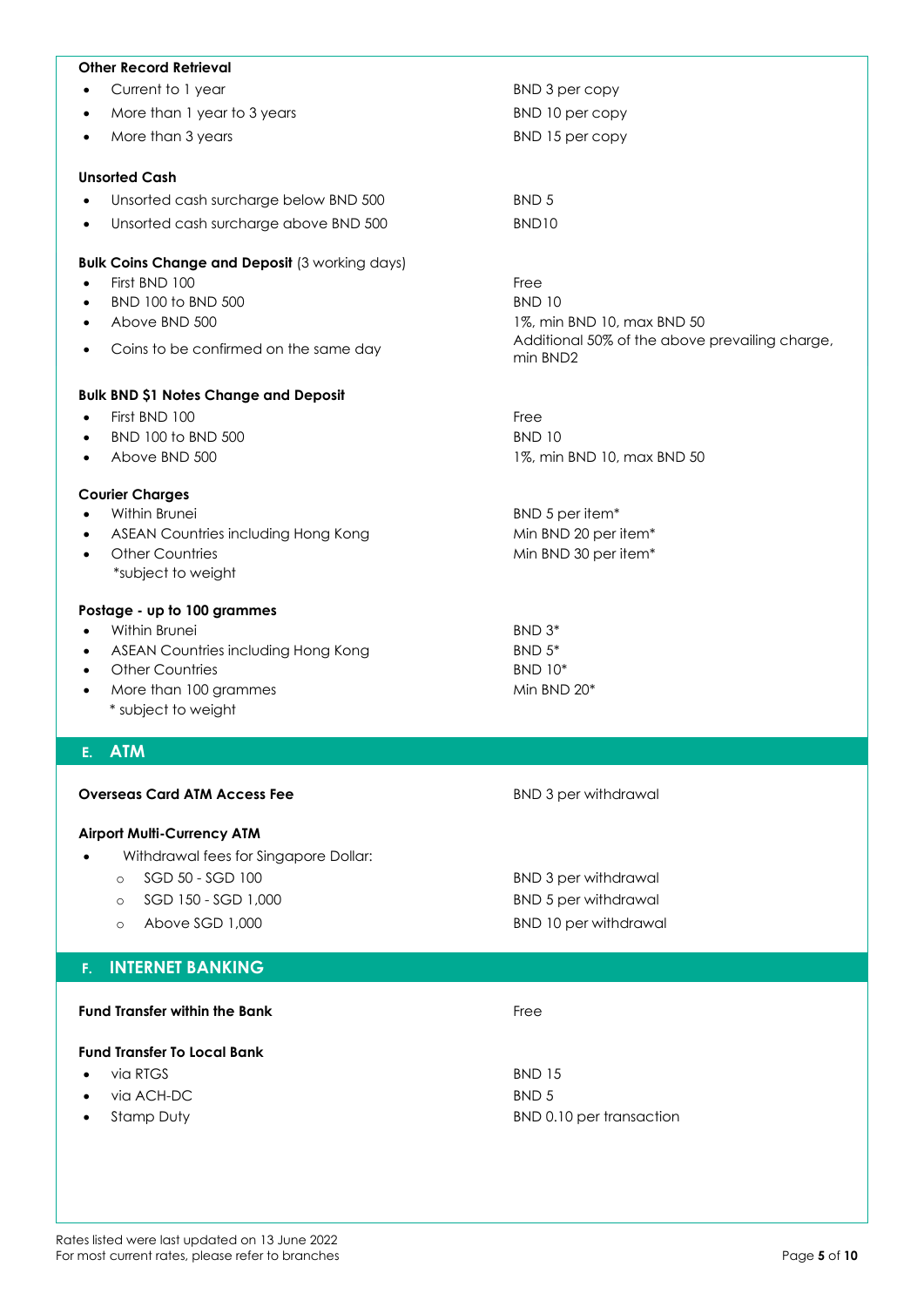| <b>Fund Transfer To Overseas Bank</b>                                                   |                                         |  |  |  |
|-----------------------------------------------------------------------------------------|-----------------------------------------|--|--|--|
| Cable Charges:                                                                          |                                         |  |  |  |
| ASEAN countries including Hong Kong<br>$\circ$                                          | <b>BND 10*</b>                          |  |  |  |
| <b>Other Countries</b><br>$\Omega$                                                      | <b>BND 15*</b>                          |  |  |  |
| Cancellation fee for Telegraphic Transfer                                               | <b>BND 10*</b>                          |  |  |  |
| Amendment                                                                               | <b>BND 10*</b>                          |  |  |  |
| Stamp Duty<br>$\bullet$                                                                 | BND 0.10 per transaction in equivalent  |  |  |  |
| *Plus prevailing cable charge, commission in lieu and<br>correspondent bank fee, if any |                                         |  |  |  |
| <b>Commission in Lieu</b>                                                               |                                         |  |  |  |
| Foreign Currency remittance sent in same currency, inclusive of SGD                     |                                         |  |  |  |
| Up to BND 100,000                                                                       | 1/10%, min. BND 10                      |  |  |  |
| Above BND 100,000                                                                       | 1/32%, min. BND 100                     |  |  |  |
| <b>Bill Payments</b>                                                                    | Free                                    |  |  |  |
| <b>Standing Instruction</b>                                                             |                                         |  |  |  |
| Set up                                                                                  | BND <sub>5</sub>                        |  |  |  |
| Amendment                                                                               | <b>BND 5</b>                            |  |  |  |
| Cancellation                                                                            | BND <sub>5</sub>                        |  |  |  |
| Each generated payment:<br>٠                                                            |                                         |  |  |  |
| Through account transfer / bill payments<br>$\circ$                                     | Free                                    |  |  |  |
| To an account in a local bank<br>$\circ$                                                | Refer to Fund Transfer to Local Bank    |  |  |  |
| To an account in an overseas bank<br>$\circ$                                            | Refer to Fund Transfer to Overseas Bank |  |  |  |

## **G. ATM & DEBIT CARDS**

|                                          | <b>New Issuance &amp; Annual Fees</b>        |                                           |  |
|------------------------------------------|----------------------------------------------|-------------------------------------------|--|
| Union Pay<br>٠                           |                                              | Free                                      |  |
| ٠                                        | Visa Classic                                 | Bonus Points BND 9 / No Bonus Points Free |  |
|                                          | Visa Platinum                                | <b>BND 18</b>                             |  |
| ٠                                        | Supasave Visa Debit                          | BND 9 (Free for first 5 years)            |  |
| ٠                                        | Royal Brunei Visa Platinum Debit             | <b>BND 18</b>                             |  |
| ٠                                        | Mastercard Cash Card                         | BND 36 (valid for 3 years)                |  |
| ٠                                        | Smart Executive Mastercard Platinum          | Free                                      |  |
| ٠                                        | Prestige Mastercard World                    | Free                                      |  |
|                                          | <b>Replacement Card</b>                      |                                           |  |
|                                          | Non-Chip Card                                | <b>BND 15</b>                             |  |
| ٠                                        | Chip Card                                    | <b>BND 25</b>                             |  |
| ٠                                        | Card destroyed after 3 months non-collection | <b>BND 20</b>                             |  |
|                                          | <b>Replacement PIN</b>                       | <b>BND 10</b>                             |  |
|                                          | <b>Stamp Duty for Lost / Stolen Cards</b>    | BND <sub>2</sub>                          |  |
|                                          | Cash Card (Inactive for more than 12 months) | BND 10 per month                          |  |
| <b>Reactivation of Dormant Cash Card</b> |                                              | <b>BND 10</b>                             |  |
|                                          | Instant Issuance                             | BND <sub>5</sub>                          |  |
|                                          | <b>Sales Draft Retrieval Fee</b>             | <b>BND 10</b>                             |  |
|                                          | Cash withdrawal from Non-Baiduri ATM         | <b>BND 3 per transaction</b>              |  |
|                                          |                                              |                                           |  |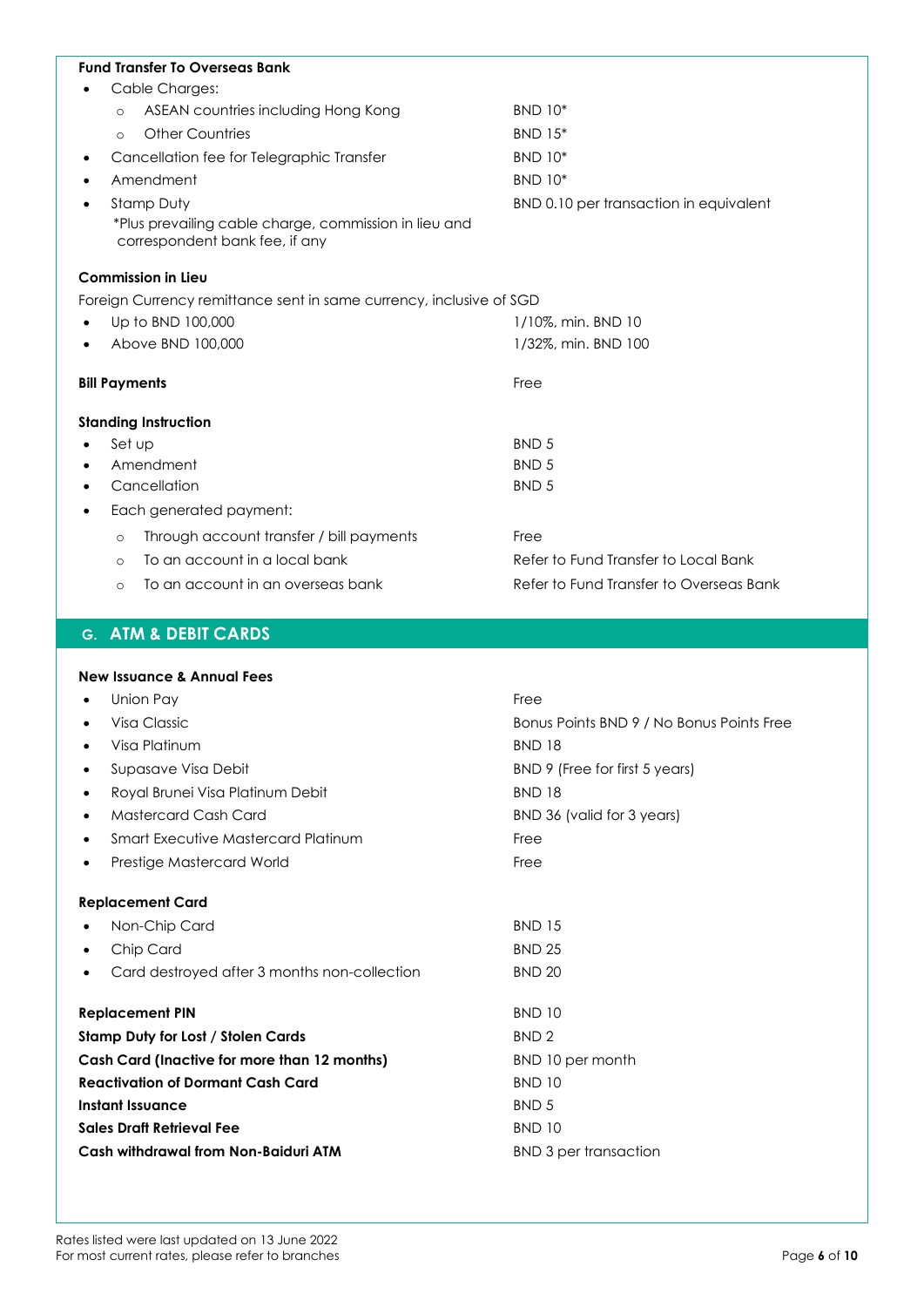# **H. CREDIT CARDS**

|  | <b>Credit Card Annual Fees</b> |  |
|--|--------------------------------|--|
|  |                                |  |

|           | Visa    |                                                  | <b>Principal Card</b>                | <b>Supplementary Card</b> |  |
|-----------|---------|--------------------------------------------------|--------------------------------------|---------------------------|--|
|           | $\circ$ | Infinite                                         | <b>BND 380</b>                       | <b>BND 190</b>            |  |
|           | $\circ$ | Platinum                                         | <b>BND 280</b>                       | <b>BND 140</b>            |  |
|           | $\circ$ | Classic                                          | <b>BND 40</b>                        | <b>BND 20</b>             |  |
|           | $\circ$ | <b>Smart Executive Platinum</b>                  | Free                                 | <b>BND 50</b>             |  |
|           | $\circ$ | Prestige Visa Infinite                           | Free                                 | Free                      |  |
|           | $\circ$ | Royal Brunei Visa Infinite                       | <b>BND300</b>                        | <b>BND150</b>             |  |
|           | $\circ$ | Royal Brunei Visa Platinum                       | <b>BND200</b>                        | <b>BND100</b>             |  |
| $\bullet$ |         | Mastercard                                       | <b>Principal Card</b>                | <b>Supplementary Card</b> |  |
|           | $\circ$ | Platinum                                         | <b>BND 280</b>                       | <b>BND 140</b>            |  |
|           | $\circ$ | Classic                                          | <b>BND 40</b>                        | <b>BND 20</b>             |  |
|           |         | <b>Replacement Card</b>                          |                                      |                           |  |
| $\bullet$ |         | Non-Chip Card                                    | <b>BND 15</b>                        |                           |  |
| $\bullet$ |         | Chip Card                                        | <b>BND 25</b>                        |                           |  |
| $\bullet$ |         | Card destroyed after 3 months non-collection     | <b>BND 20</b>                        |                           |  |
|           |         | <b>Replacement PIN</b>                           | <b>BND 10</b>                        |                           |  |
|           |         | <b>Stamp Duty for Lost / Stolen Cards</b>        | BND <sub>2</sub>                     |                           |  |
|           |         | <b>Cash Advance Fees</b>                         | 3% of amount withdrawn, min. BND 10  |                           |  |
|           |         | <b>Cash Advance Over The Counter</b>             | N/A                                  |                           |  |
|           |         | 0% Instalment Processing Fee                     |                                      |                           |  |
|           |         | Classic, Gold, Platinum and Infinite Credit Card | 3% or min BND 30 whichever is higher |                           |  |
|           |         | 0% Instalment Early Settlement                   | <b>BND 100</b>                       |                           |  |
|           |         | Late Payment Fees                                | <b>BND 35</b>                        |                           |  |
|           |         | <b>Finance Charger (Interest)</b>                | 18% per annum                        |                           |  |
|           |         | <b>Over-limit Fee</b>                            | <b>BND 15</b>                        |                           |  |
|           |         | <b>Standing Instruction Returned</b>             | <b>BND 15</b>                        |                           |  |
|           |         | <b>Returned Cheque</b>                           | <b>BND 100</b>                       |                           |  |
|           |         | <b>Temporary Limit Fee</b>                       | <b>BND 25</b>                        |                           |  |
|           |         | <b>Retrieval of Statement</b>                    |                                      |                           |  |
|           |         | Current to 12 months                             | BND 5 per statement cycle            |                           |  |
|           |         | More than 12 months                              | BND 10 per statement cycle           |                           |  |
|           |         | <b>Instant Issuance</b>                          | BND 5                                |                           |  |
|           |         | <b>Sales Draft Retrieval</b>                     | <b>BND 10</b>                        |                           |  |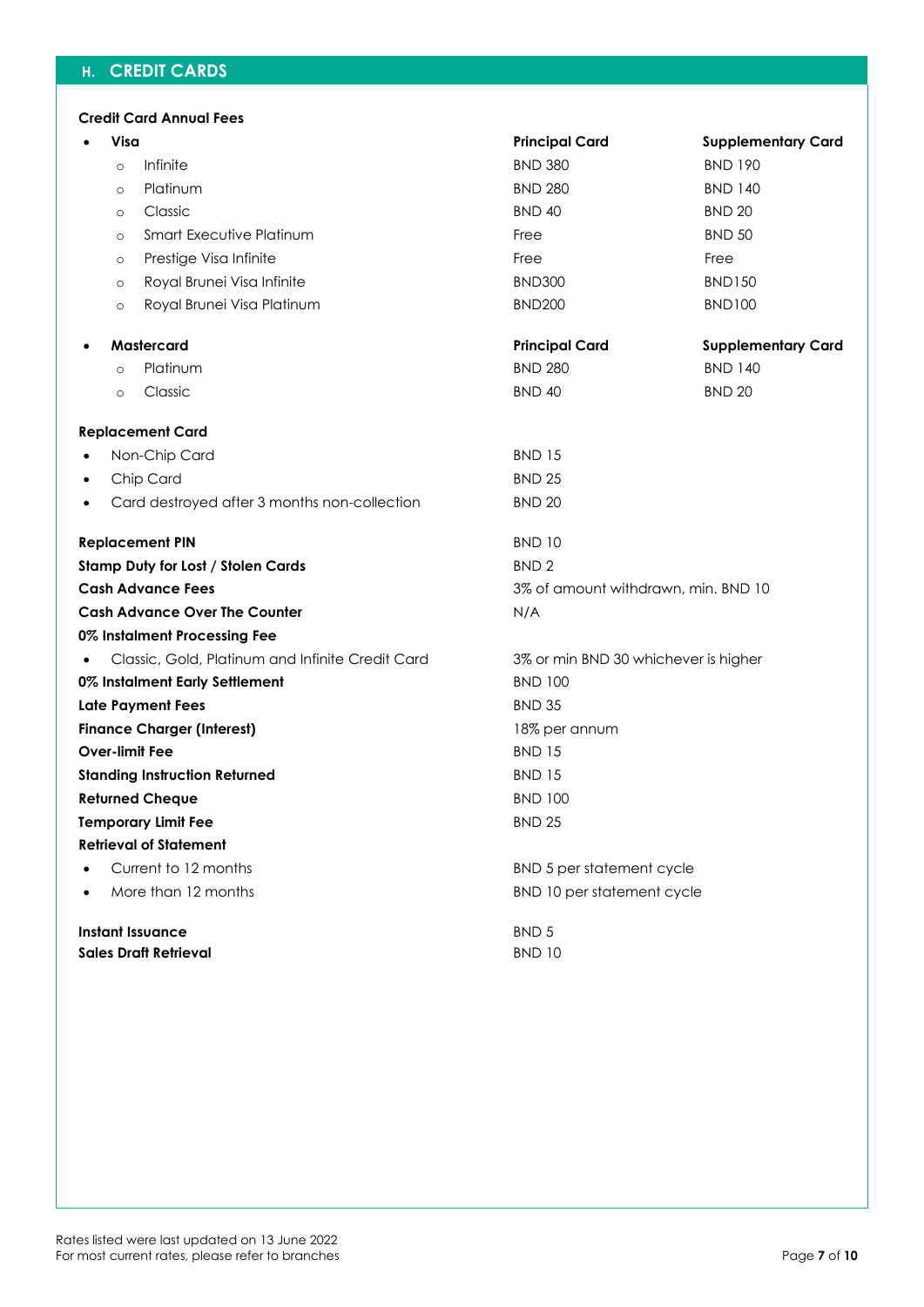# **I. RETAIL FINANCING & LOANS**

| <b>Application Processing and Administration Fees</b>                                                                        |                                                                                                                         |
|------------------------------------------------------------------------------------------------------------------------------|-------------------------------------------------------------------------------------------------------------------------|
| <b>Unsecured Personal Financing Products</b>                                                                                 | BND 50 - 200                                                                                                            |
| Mortgage Loan<br>$\bullet$                                                                                                   | <b>BND 250</b>                                                                                                          |
| <b>Fully Cash Secured</b>                                                                                                    | <b>BND 200</b>                                                                                                          |
| <b>SME</b>                                                                                                                   | 1% of the loan amount, min BND 300                                                                                      |
| SME - Oil & Gas Vendor Financing<br>$\bullet$                                                                                | 1% of the loan amount, min BND 300, max<br>BND 1,000                                                                    |
| <b>SME Temporary Overdraft</b>                                                                                               | <b>BND 250</b>                                                                                                          |
| <b>SME Fully Cash Secured</b><br>$\bullet$                                                                                   | <b>BND 250</b>                                                                                                          |
|                                                                                                                              |                                                                                                                         |
| <b>Early Repayment Fees</b><br>Unsecured personal financing products remaining<br>tenor                                      |                                                                                                                         |
| More than half of the original tenor<br>$\circ$                                                                              | 2% of the outstanding or max. BND 500 whichever                                                                         |
| Less than half of the original tenor<br>$\circ$                                                                              | lower<br>1% of the outstanding or max. BND 250 whichever<br>lower                                                       |
|                                                                                                                              |                                                                                                                         |
| Mortgage* (a) Settlement by own funds either partial<br>or full settlement                                                   |                                                                                                                         |
| Tenor less than 3 years<br>$\circ$                                                                                           | 5% on prepayment amount or min, BND 2,500<br>Whichever is higher or stipulated in the Banking<br><b>Facility Letter</b> |
| Tenor more than 3 years<br>$\circ$                                                                                           | 3% on prepayment amount or min, BND 1,000<br>whichever is higher or stipulated in the Banking<br><b>Facility Letter</b> |
| Mortgage* (b) Refinance by other financial<br>$\bullet$<br>institution/bank                                                  | 10% on prepayment amount, min. BND 5,000<br>whichever is higher or stipulated in the Banking<br><b>Facility Letter</b>  |
| *Mortgage Loan Early Prepayment Fee, only (1)<br>prepayment fee is charged either (a) or (b)                                 |                                                                                                                         |
| SME and SME Oil & Gas Vendor Financing                                                                                       |                                                                                                                         |
| Partial loan prepayment<br>$\circ$                                                                                           | 2% of the amount paid or min BND 500                                                                                    |
| Full loan prepayment<br>$\circ$                                                                                              | 5% of the amount paid or min BND 2500                                                                                   |
|                                                                                                                              |                                                                                                                         |
| <b>SME Fully Cash Secured</b>                                                                                                |                                                                                                                         |
| Partial loan repayment<br>$\circ$                                                                                            | <b>BND 50</b>                                                                                                           |
| Full loan repayment<br>$\circ$                                                                                               | <b>BND 100</b>                                                                                                          |
|                                                                                                                              |                                                                                                                         |
| Term Loan remaining tenor                                                                                                    | 8% on outstanding loan amount, min. BND 5,000 or                                                                        |
| Tenor less than 5 years<br>$\circ$                                                                                           | stipulated in the Banking Facility Letter<br>5% on outstanding loan amount, min. BND 3,000 or                           |
| Tenor more than 5 years<br>$\circ$                                                                                           | stipulated in the Banking Facility Letter                                                                               |
| Fully Cash Secured early settlement for Term Loan &<br>Overdraft                                                             | BND100 or stipulated in the Banking Facility Letter                                                                     |
| <b>Cancellation Fees</b>                                                                                                     |                                                                                                                         |
| Unsecured personal financing products                                                                                        | <b>BND 250</b>                                                                                                          |
|                                                                                                                              |                                                                                                                         |
| Mortgage Loan<br>Approved application after Facility Offer Letter<br>$\circ$                                                 |                                                                                                                         |
| signed before forwarded to lawyer                                                                                            | <b>BND750</b>                                                                                                           |
| Approved with different terms by bank and<br>$\circ$<br>accepted by customer before the issuance of<br>Facility Offer Letter | <b>BND750</b>                                                                                                           |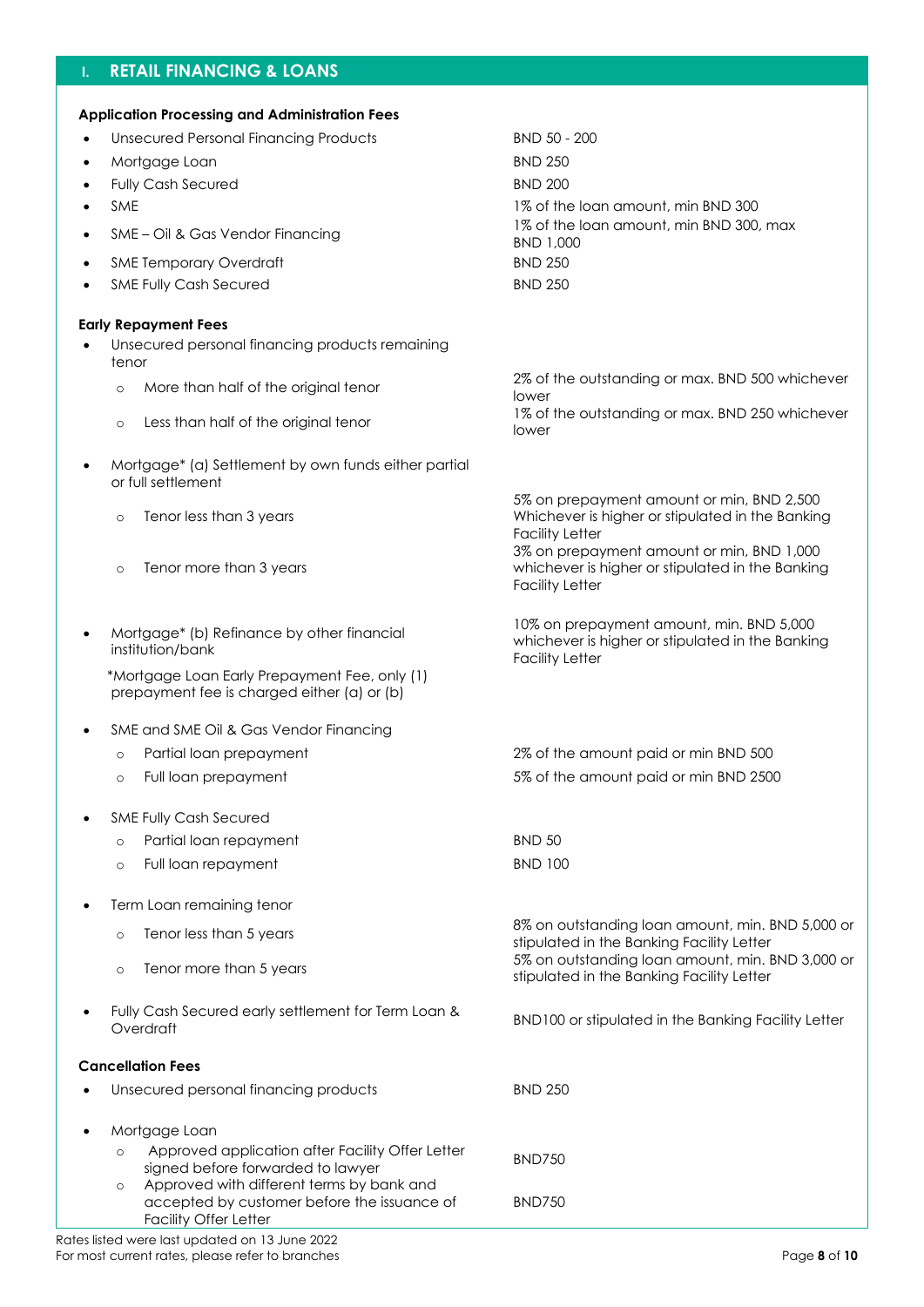|           | Approved with different terms by the bank but<br>$\circ$<br>not accepted by customer                                                                                                      | BND <sub>0</sub>                                                   |
|-----------|-------------------------------------------------------------------------------------------------------------------------------------------------------------------------------------------|--------------------------------------------------------------------|
|           | SME and SME Oil & Gas Vendor Financing                                                                                                                                                    |                                                                    |
|           | Upon approval and prior to issuance of Facility<br>$\circ$<br>Offer Letter                                                                                                                | <b>BND 500</b>                                                     |
|           | <b>SME Fully Cash Secured</b>                                                                                                                                                             |                                                                    |
|           | After approval and prior to issuance of Facility<br>$\circ$<br>Offer Letter                                                                                                               | <b>BND 100</b>                                                     |
|           | <b>Renewal Fee</b>                                                                                                                                                                        |                                                                    |
|           | Unsecured personal financing products                                                                                                                                                     | BND 100 (for Overdraft only)                                       |
| ٠         | Mortgage loan                                                                                                                                                                             | <b>BND 100 (for Overdraft Only)</b>                                |
|           | SME and SME Oil & Gas Vendor Financing                                                                                                                                                    | <b>BND 250</b>                                                     |
|           | <b>SME Fully Cash Secured</b>                                                                                                                                                             | <b>BND 250</b>                                                     |
|           | <b>Extension Fee</b>                                                                                                                                                                      |                                                                    |
|           | Extension / Renewal Fees (Overdraft & other facilities)                                                                                                                                   | <b>BND 100</b>                                                     |
| $\bullet$ | Extension / Renewal Fees (SME Overdraft & other SME                                                                                                                                       | <b>BND 250</b>                                                     |
|           | facilities)                                                                                                                                                                               |                                                                    |
| ٠         | Overdraft without changes / amendments                                                                                                                                                    | <b>BND100</b>                                                      |
|           | Overdraft with changes / amendments                                                                                                                                                       | <b>BND200</b>                                                      |
|           | <b>Stamp Duty</b>                                                                                                                                                                         |                                                                    |
|           | Mortgage Loan                                                                                                                                                                             | Loan amount (Divided by) / \$500                                   |
| $\bullet$ | Unsecured personal financing products<br>(for deed of undertaking of assignment of salary)                                                                                                | $BND$ 1 + 0.20% of the loan amount                                 |
| $\bullet$ | SME and SME Oil & Gas Vendor Financing<br>(applicable to those registering in CRS)*<br>*All assignment of Project/Indent/Purchase to be<br>registered in CRS (Collateral Registry System) | Stamp duty payable at security amount/\$500                        |
|           | Issuance of Supplementary Facility Offer Letter (FOL)                                                                                                                                     |                                                                    |
|           | Unsecured personal financing                                                                                                                                                              | <b>BND 200</b>                                                     |
|           | Mortgage loan, SME financing and SME Fully cash<br>secured                                                                                                                                | <b>BND 250</b>                                                     |
|           | Amendment/Restructure/Extension Fee                                                                                                                                                       |                                                                    |
|           | Restructure/Top-up fee<br>(Unsecured personal financing inclusive Consolidation                                                                                                           | <b>BND 150</b>                                                     |
|           | Ioan within Baiduri Bank & subsidiaries)                                                                                                                                                  |                                                                    |
| ٠         | Amendment fee to monthly due date<br>(Unsecured personal financing)                                                                                                                       | <b>BND 50</b>                                                      |
| $\bullet$ | Amendment charges/Restructure/Extension                                                                                                                                                   | $Nil - BND 50$                                                     |
|           | (Mortgage and SME financing loan)<br>Amendment fee to Loan Repayment (Mortgage Loan)                                                                                                      | <b>BND 50</b>                                                      |
| ٠         | Amendment fee to Insurance (Mortgage Loan)                                                                                                                                                | <b>BND 50</b>                                                      |
| ٠         | Amendment fee to Loan Tenure (Mortgage Loan)                                                                                                                                              | <b>BND 50</b>                                                      |
|           |                                                                                                                                                                                           |                                                                    |
|           | <b>Company Search (for SME financing facilities)</b>                                                                                                                                      | BND 30 - BND 100 plus direct charges for Registrar<br>of Companies |
|           | <b>Security Registration Charges</b>                                                                                                                                                      | BND 10 for all types                                               |
|           | <b>Certificate of Balance</b>                                                                                                                                                             | <b>BND 30</b>                                                      |
|           | <b>Clearance Letter</b>                                                                                                                                                                   | <b>BND 30</b>                                                      |
|           | <b>Reminder Letter</b>                                                                                                                                                                    | <b>BND 30</b>                                                      |
|           | <b>Past Due letter</b>                                                                                                                                                                    | <b>BND 30</b>                                                      |
|           | Letter of Advice                                                                                                                                                                          | <b>BND 50</b>                                                      |